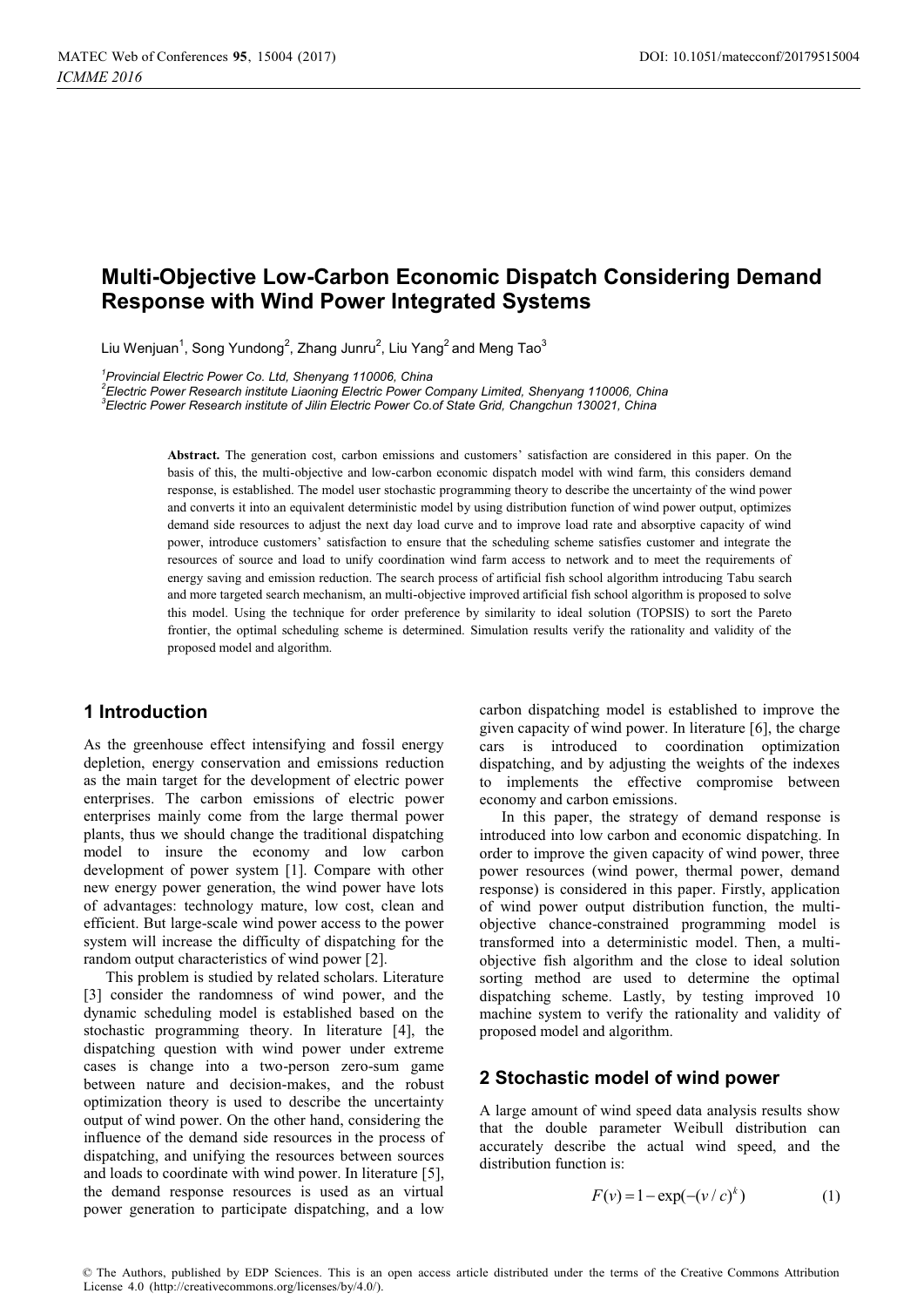where *k, c* respectively show the distribution and scale parameters;  $\nu$  is the wind speed.

The corresponding probability density function is:

$$
f(v) = (k/c)(v/c)^{k-1} \exp[-(v/c)^{k}]
$$
 (2)

When know the wind speed distribution of the specific, through the analysis of the data of active output wind turbines and wind speed, the approximate function relation can be obtained, which can acquire from Fig. 1.



**Figure 1.** The active power output of wind power

From Fig. 1 we can see that the relationship of active power output of wind power (*Pwind*) and wind speed can be acquire:

$$
P_{\text{wind}} = \begin{cases} 0, & \text{if } \nu \leq \nu_{\text{in}} \text{ or } \nu \geq \nu_{\text{out}} \\ P_{\text{rate}} \frac{\nu - \nu_{\text{in}}}{\nu_{\text{rate}} - \nu_{\text{in}}} & \text{if } \nu \leq \nu_{\text{rate}} \\ P_{\text{rate}} \frac{\nu_{\text{rate}} - \nu_{\text{in}}}{\nu_{\text{rate}}} & \text{if } \nu \leq \nu_{\text{out}} \end{cases} \tag{3}
$$

where  $v_{in}$ ,  $v_{out}$ ,  $v_{rate}$  respectively cut in, cut out and rated wind speed; Prate is rated active power of wind power.

According to type (3) we can acquire the distribution function of *Pwind*:

$$
F(P_{\text{wind}}) = \begin{cases} 0, & P_{\text{wind}} < 0 \\ 1 - \exp\left\{-\left[(1 + \frac{v_{\text{rate}} - v_{\text{in}}}{v_{\text{in}} P_{\text{wind}}}\right) \frac{v_{\text{in}}}{c}\right]^k \right\} \\ + \exp\left[-\left(\frac{v_{\text{out}}}{c}\right)^k \right], & 0 \le P_{\text{wind}} \le P_{\text{rate}} \\ 1 & P_{\text{wind}} \ge P_{\text{rate}} \end{cases}
$$
(4)

## **3 User satisfaction index**

User satisfaction is measured by the experience of power user after the implementation of time-of-use price (TOU), which mainly include user electricity expenses satisfaction and electricity ways satisfaction index. User electricity expenses satisfaction index can be described as follow:

$$
\theta = 1 - \frac{\sum_{i=1}^{T} (L'_{j} p_{i} - L'_{j0} p_{0})}{\sum_{i=1}^{T} L'_{j0} p_{0}}
$$
\n(5)

where  $\theta$  is the electricity expenses satisfaction;  $P_t$ ,  $L'_i$ respectively electricity price and load on *t* section after the implementation of TOU;  $T$  is the dispatching cycle;  $p_0$ ,

 $L_{j0}^{t}$  respectively electricity price and load before the implementation of TOU.

User electricity expenses satisfaction index  $\theta$  is higher, which shows that the electricity expenses satisfaction is greater. When  $\theta > 1$ , which illustrate that the electricity expenses of user is decreased.

Electricity way satisfaction index  $\lambda$  is described the implementation of TOU user power consumption before and after the change of time, which can be acquired as follow:

$$
\lambda = 1 - \frac{\sum_{i=1}^{T} |(L'_{j} - L'_{j0})|}{\sum_{i=1}^{T} L'_{j0}}
$$
 (6)

#### **4 Multi-objective optimization model**

#### **4.1 Multi-objective function**

(1) Minimize the conventional generating units of the total cost of objective function is:

$$
\min F_{1} = \sum_{t=1}^{T} \sum_{i=1}^{N} [I_{i,t} f_{i,t} (P_{i,t}) + I_{i,t} (1 - I_{i,t-1}) S_{i,t}] \quad (7)
$$

where  $F_1$  is the total cost of the conventional power generation unit; *T* is the scheduling cycle; *N* is the number of conventional unit;  $I_{i,t}=0$  and  $I_{i,t}=1$  respectively the operation and stop station of the *i* th conventional unit under *t* time;  $P_{i,t}$  is the output power of *i* th conventional unit;  $S_{i,t}$  is the control cost of *i* th conventional unit.

The fuel costs of conventional units is:

$$
f_{i,t}(P_{i,t}) = a_i P_{i,t}^2 + b_i P_{i,t} + c_i
$$
 (8)

where  $a_i$ ,  $b_i$ ,  $c_i$  are the energy consumption parameters of the units.

The start-stop costs of conventional units is:

$$
S_{i,t} = \begin{cases} h_{si} & M_{Di} \le X_{i,t}^{\text{off}} \le M_{Di} + T_i \\ c_{si} & X_{i,t}^{\text{off}} \ge M_{Di} + T_i \end{cases}
$$
(9)

where  $h_{si}$  and  $c_{si}$  respectively for the hot-start and coldstart costs of the ith convention units;  $M_{Di}$  is the minimum outage time of the ith convention units;  $X_{i,t}^{\text{off}}$  is

the continuous stoppage time of the ith convention units. (2) Minimize the conventional generating units of the

total carbon emissions of objective function is:

$$
\min F_2 = \sum_{t=1}^{T} \sum_{i=1}^{N} [C(P_{i,t}) I_{i,t}] \tag{10}
$$

where  $F_2$  is the carbon emissions of conventional units under total scheduling cycle;  $C(P_{i,t})$  is the carbon emissions, and the characteristic equation can be represented as:

$$
C(P_{i,t}) = \alpha_i + \beta_i P_{i,t} + \gamma_i P_{i,t} \tag{11}
$$

where  $\alpha_i$ ,  $\beta_i$ ,  $\gamma_i$  are the carbon emission coefficient.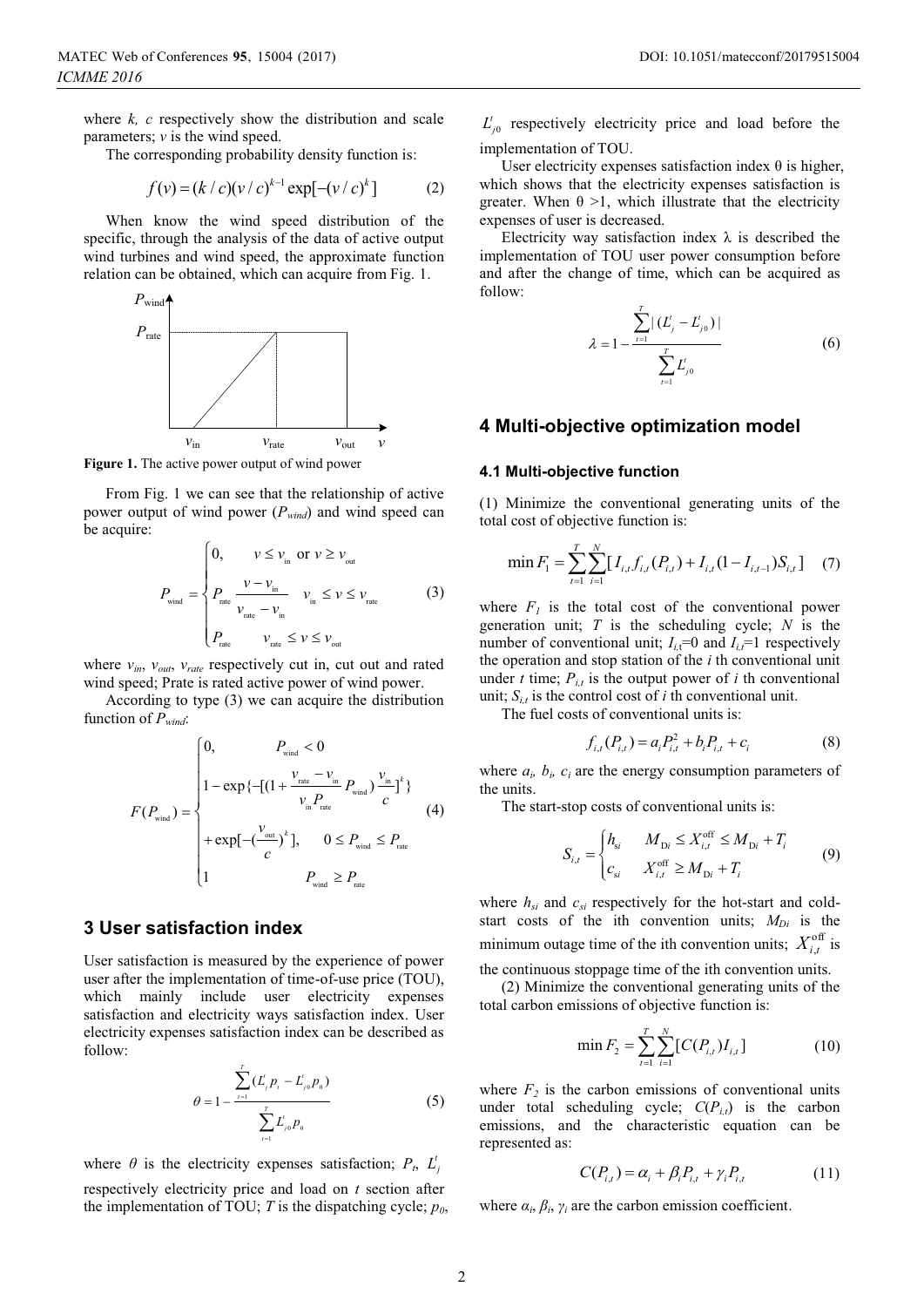## **4.2 Constraints**

(1) Power balance constraint:

$$
\sum_{i=1}^{N} P_{i,t} + P_{w,t} - P_{D,t} - P_{loss,t} = 0 \tag{12}
$$

where Pw,t is power output of wind farm under t station; PD,t is the system load after TOU under t station; Ploss,t is network loss under t station.

(2) Wind power penetration limit constraint:

$$
P_{\mathbf{w},t} \le \delta P_{\mathbf{D},t} \tag{13}
$$

where  $\delta$  is penetration limit coefficient, by the method of chance constrain which can be expressed as:

$$
P\{\delta P_{\mathrm{D},t} \ge P_{\mathrm{w},t}\} \ge \varphi \tag{14}
$$

where φ is limit constraints to satisfy the confidence level of wind farm.

(3) Output power constraint of conventional unit:

$$
P_{i,\min} \le P_{i,t} \le P_{i,\max} \tag{15}
$$

(4) Minimum open-stop time constraint of conventional unit:

$$
\begin{cases} (1 - I_{i,t+1})M_{U_i} \le X_{i,t}^{\text{on}} & I_{i,t} = 1\\ I_{i,t+1}M_{Di} \le X_{i,t}^{\text{off}} & I_{i,t} = 0 \end{cases}
$$
(16)

(5) Positive and negative reserve capacity constraint of conventional unit:

$$
\sum_{i=1}^{N} (P_{i,\max} - P_{i,t}) \ge P_{\mathcal{D},t}^{\text{up}} \tag{17}
$$

$$
\sum_{i=1}^{N} (P_{i,t} - P_{i,\min}) \ge P_{D,t}^{\text{down}} \tag{18}
$$

(6) In order to guarantee the electricty ways of user does not significantly change, and the electricity way satisfaction index should be satisfied as:

$$
\lambda \ge \lambda_{\min} \tag{19}
$$

(7) In order to guarantee the interests of user don't damage after TOU, and the electricity expenses satisfaction index should to meet:

$$
\theta \ge \theta_{\min} \tag{20}
$$

(8) Open ratio should to meet:

$$
Q_p / Q_v \le \omega \le 1 \tag{21}
$$

### **5 Multi-objective optimization algorithm**

#### **5.1 Improved multi-objective artificial fish school algorithm**

Artificial fish school algorithm (AFSA) and Tabu search algorithm (TS) is combined in this paper, and an improved artificial fish school algorithm (IAFSA) is proposed to improve the ability of global optimal converge. The strategies of crowding distance calculation, accumulated sort and elite reserve are introduced to make IAFSA is suitable to solve multi-objective optimization

scheduling problem. Thus, the multi-objective improved artificial fish school algorithm (MIAFSA) is proposed to deal with this model, and its process can be shown in Fig. 2.



**Figure 2.** Ther process of MIAFSA

#### **5.2 Multi-objective dispatching steps**

(1) Input unit parameters, user response parameters, wind power prediction parameters, original electricity price and load parameters.

(2) Determine the period of electricity price, and calculate the electricity price of peak and low times.

(3) According to the principle of consumer psychology calculated system load, user electricity expenses satisfaction index and electricity way satisfaction index after TOU.

(4) Judge the related index whether meet the constraints or not, if meet in step  $(5)$ , or else, turn into step (2).

(5) According to step (3) calculate the system load, and arrange the unit combination and output, and calculate the total cost and carbon emissions.

(6) Use the MIAFSA algorithm calculate the optimal Pareto solutions.

(7) Judge whether meet the maximum number of iterations or not, if meet, output the optimal Pareto solution set, or turn into step (2).

### **6 Example analisis**

Typical 10 machibe systems with wind farms is tested in this paper. The scheduling cycle is one day, and it can be divided into 24 periods. The confidence level  $\mu$  and φ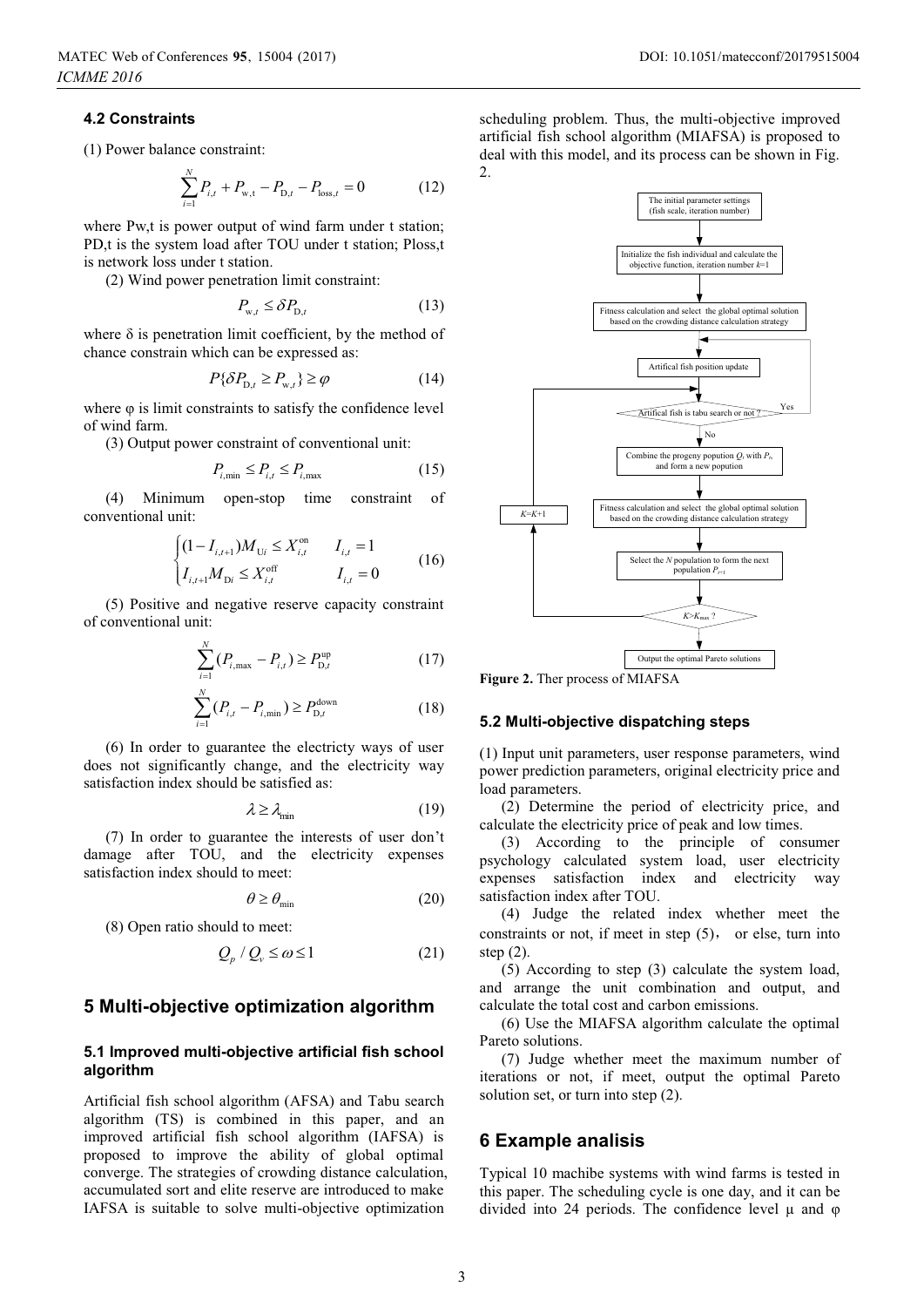respectively 0.95 and 0.85. Ordinary electricity price is 0.8 RMB/kW.h, and peak-ping-gu time period can be divided into: 9:00-15:00 and 20:00-22:00 are peak period; 6:00-9:00, 15:00-17:00, 18:00-20:00 and 22:00-23:00 are ping period; 23:00-6:00 and 17:00-18:00 are gu period. Wind farms contain 60 fan, and the related power is 2 MW, and the forecast output power in 24 hour can be shown in Fig. 3. Positive and negative rotation of spare capacity in each period are 5% of the system load, wind power penetration limit coefficient is 0.09. MIAFSA parameters setting: artificial scale is 80; iteration number is 100; crowd coefficient is 0.3; biggest foraging number is 10; the length of the Tabu table is 10. The Pareto front acquired based on MIAFSA can be shown in Fig. 4, and the diversity solutions can be shown in Table 1.



**Figure 3.** Ther output of wind farms and fluctuation range



**Figure 4.** Ther Pareto front based on MIAFSA

From Fig. 4 we can see that the Pareto front integrity is better, and the distribution range of carbon emission is better than the power generation cost, which is mainly due to the conventional units difference is larger.

According to the data of Table 1, compared with the PSO algorithm, the power generation cost and carbon emissions of optimal solution respectively decrease 7630 RMB and 17360 ton; the electricity expense satisfaction index is approaching to 1, which indicate that the user electricity expense has decreased after TOU, but no serious damage to the power gird company's benefits. Electricity way satisfaction index is higher, which see that the daily electricity use way of user didn't upset after TOU. Opening ratio as an important index of electricity price, which directly decides the peak-valley price. The greater of the index show that the user response more fully with TOU, and peak sharpening effect is more obvious, which accord with the consumer psychology of user. The start-stop cost of units and power generation cost has no obvious relationship, but there are positively correlated with carbon emissions, which show that the frequent start-stop of units is help reduce the carbon emissions of system because of the carbon emission characteristics of small capacity unit is less. The accept ability of wind power under traditional method is 1762MW, in this paper, the accept ability is improve 7MW, 19MW, 15MW respectively under economic optimal, environment optimal and optimal solution station. Thus, compared with the traditional method, the accept ability of wind power of system is improved with demand response considered. From another hand, the peak-valley of load is decreased 334MW, which see that the load rate of system is improved with demand response considered.

The load curve with demand response considered before and after can be shown in Fig. 5. To test the authenticity of the dispatching results, the optimal solution is given in Table 2.



**Figure 5.** The load curve with demand response considered

|            | <b>Table 1.</b> The diversity solutions under low carbon economic dispatching. |                                                        |  |  |
|------------|--------------------------------------------------------------------------------|--------------------------------------------------------|--|--|
| Generation | Carbon                                                                         | electricity Electricity Control <sub>Opening</sub> Pea |  |  |

| objects                 | Generation<br>cost<br>$/(10^5$ RMB) | Carbon<br>emission/ $(10^5$ ton) | electricity<br>expenses<br>satisfaction | Electricity<br>way<br>satisfaction | Control<br>cost<br>/(RMB) | Opening<br>ratio | Peak valley<br>difference<br>/(MW) | Wind<br>power<br>/(MW) |
|-------------------------|-------------------------------------|----------------------------------|-----------------------------------------|------------------------------------|---------------------------|------------------|------------------------------------|------------------------|
| Economic<br>optimal     | 6.2161                              | 2.5578                           | 1.0102                                  | 0.8700                             | 4200                      | 0.8120           | 472                                | 1769                   |
| Environment<br>optimal  | 6.5418                              | 1.5067                           | 1.1424                                  | 0.9105                             | 3970                      | 0.6536           | 425                                | 1781                   |
| Optimal<br>solution     | 6.3491                              | 1.9045                           | 1.0841                                  | 0.8996                             | 4190                      | 0.7011           | 466                                | 1777                   |
| <b>PSO</b><br>algorithm | 6.4254                              | 2.0781                           | 1.0721                                  | 0.9007                             | 4260                      | 0.6914           | 455                                | 1775                   |